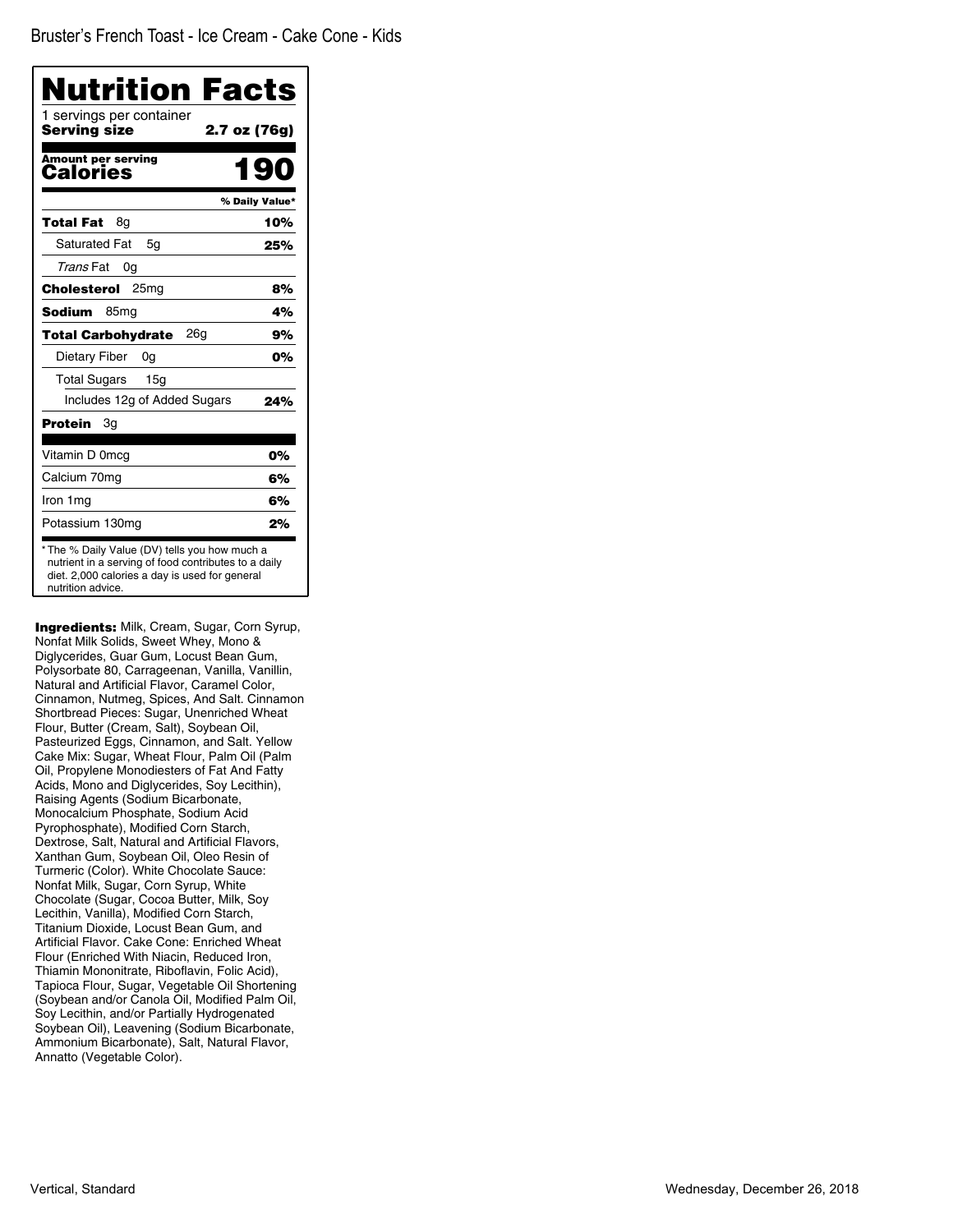| 1 servings per container<br>Servina size | 5.2 oz (146g)  |
|------------------------------------------|----------------|
| <b>Amount per serving</b><br>Calories    | 360            |
|                                          | % Daily Value* |
| 17q<br>Total Fat                         | 22%            |
| <b>Saturated Fat</b><br>10 <sub>q</sub>  | 50%            |
| Trans Fat<br>0g                          |                |
| 50 <sub>mg</sub><br>Cholesterol          | 17%            |
| 160 <sub>mg</sub><br>Sodium              | 7%             |
| 47a<br><b>Total Carbohydrate</b>         | 17%            |
| Dietary Fiber<br>0g                      | 0%             |
| <b>Total Sugars</b><br>30 <sub>q</sub>   |                |
| Includes 24g of Added Sugars             | 48%            |
| Protein<br>5g                            |                |
| Vitamin D 0mcg                           | 0%             |
| Calcium 140mg                            | 10%            |
| Iron 2mg                                 | 10%            |
| Potassium 260mg                          | 6%             |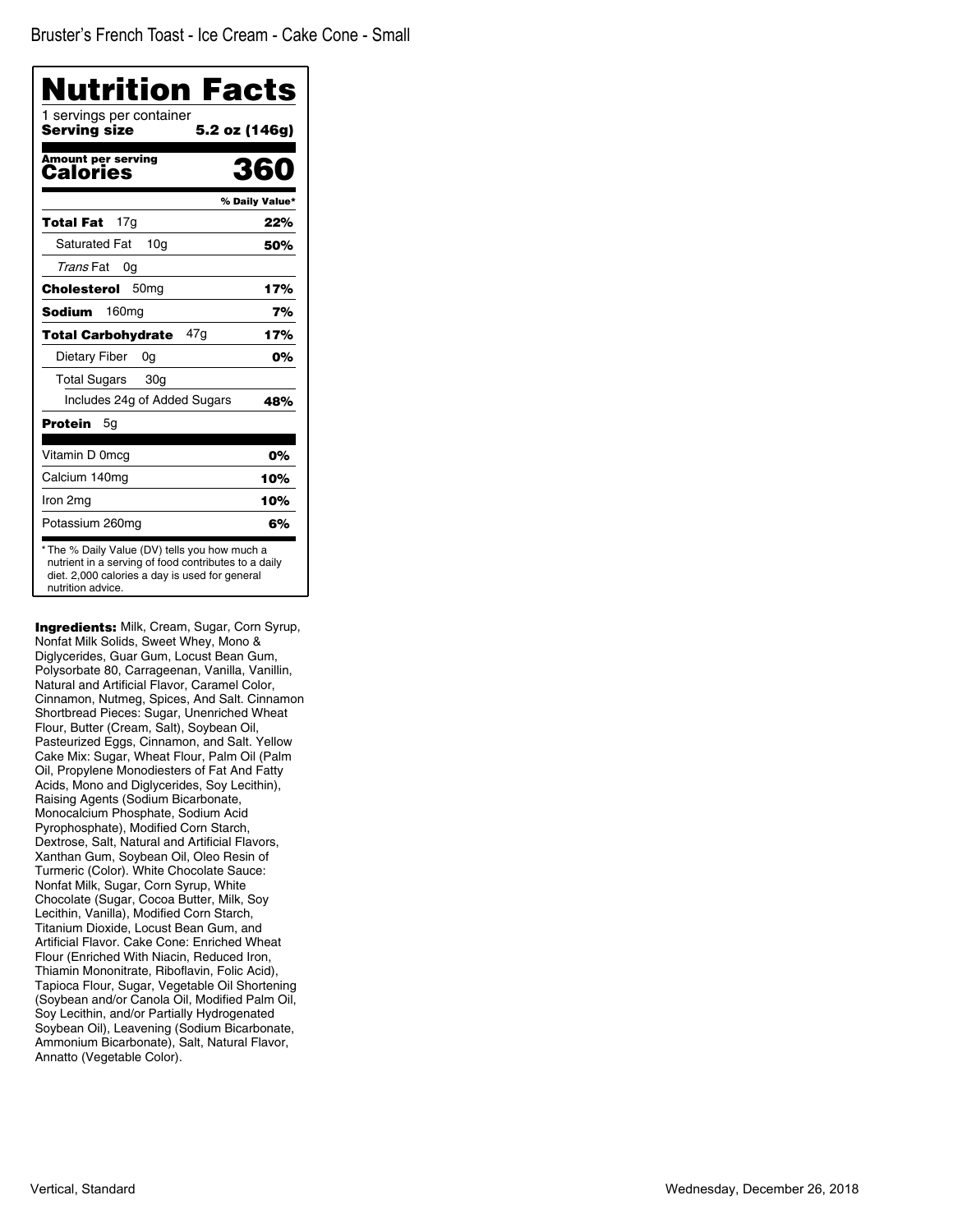| 1 servings per container<br>Servina size | 7.7 oz (216g)  |
|------------------------------------------|----------------|
| <b>Amount per serving</b><br>Calories    | 530            |
|                                          | % Daily Value* |
| 25a<br>Total Fat                         | 32%            |
| <b>Saturated Fat</b><br>16q              | 80%            |
| Trans Fat<br>0g                          |                |
| 75 <sub>mg</sub><br>Cholesterol          | 25%            |
| 230 <sub>mg</sub><br>Sodium              | 10%            |
| 68a<br><b>Total Carbohydrate</b>         | 25%            |
| Dietary Fiber<br><1a                     | 4%             |
| <b>Total Sugars</b><br>45g               |                |
| Includes 36g of Added Sugars             | 72%            |
| Protein<br>7g                            |                |
| Vitamin D 0.4mcg                         | 2%             |
| Calcium 200mg                            | 15%            |
| Iron 3mg                                 | 15%            |
| Potassium 390mg                          | 8%             |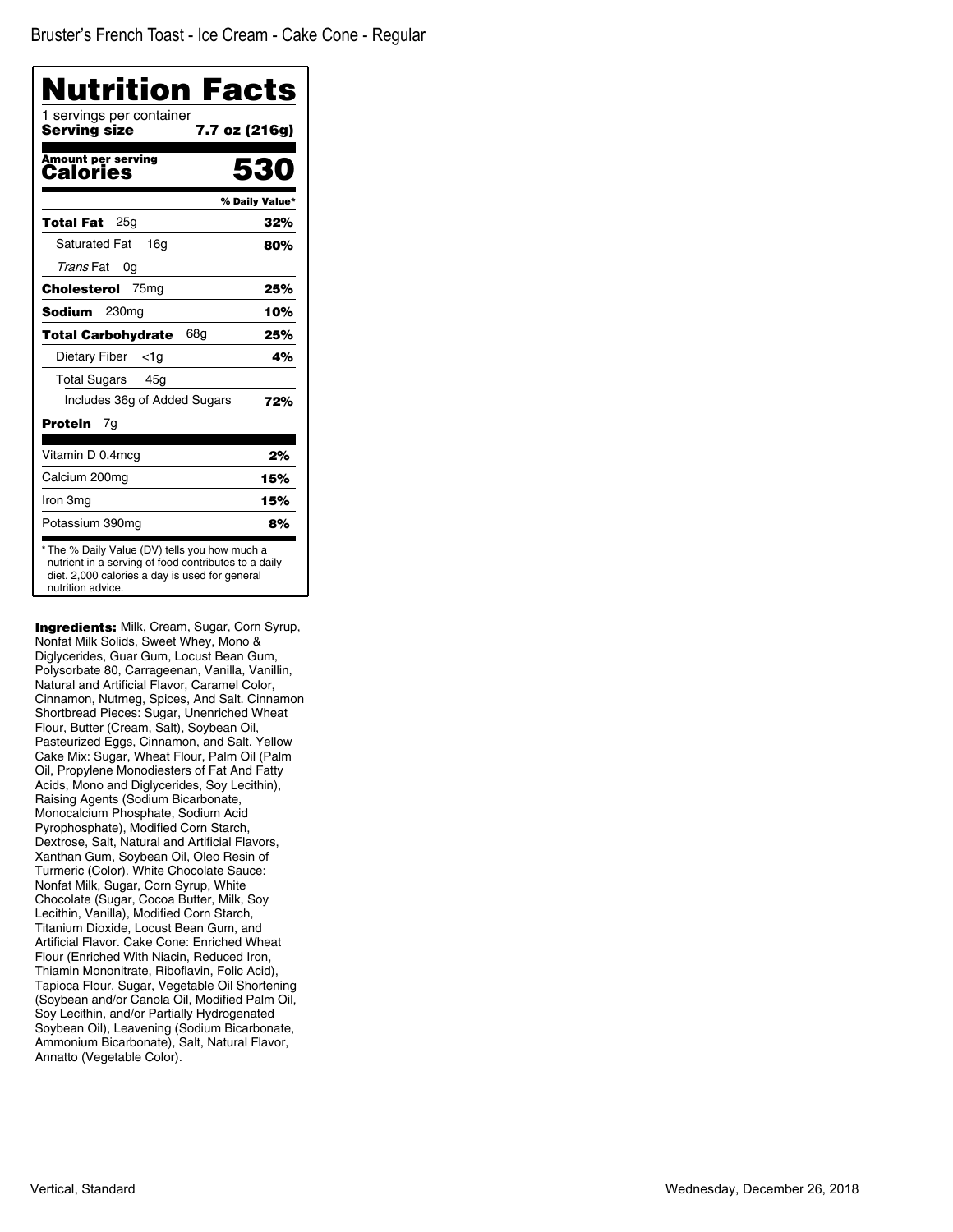| <b>Serving size</b>                          | 10.2 oz (286g) |
|----------------------------------------------|----------------|
| <b>Amount per serving</b><br><b>Calories</b> | 69             |
|                                              | % Daily Value* |
| 33g<br><b>Total Fat</b>                      | 42%            |
| <b>Saturated Fat</b><br>21g                  | 105%           |
| Trans Fat<br>0g                              |                |
| <b>Cholesterol</b> 100mg                     | 33%            |
| Sodium<br>300 <sub>mg</sub>                  | 13%            |
| 89g<br><b>Total Carbohydrate</b>             | 32%            |
| Dietary Fiber<br><1a                         | 4%             |
| Total Sugars<br>60g                          |                |
| Includes 48g of Added Sugars                 | 96%            |
| Protein<br>9g                                |                |
| Vitamin D 0.5mcg                             | 2%             |
| Calcium 270mg                                | 20%            |
| Iron 4mg                                     | 20%            |
| Potassium 520mg                              | 10%            |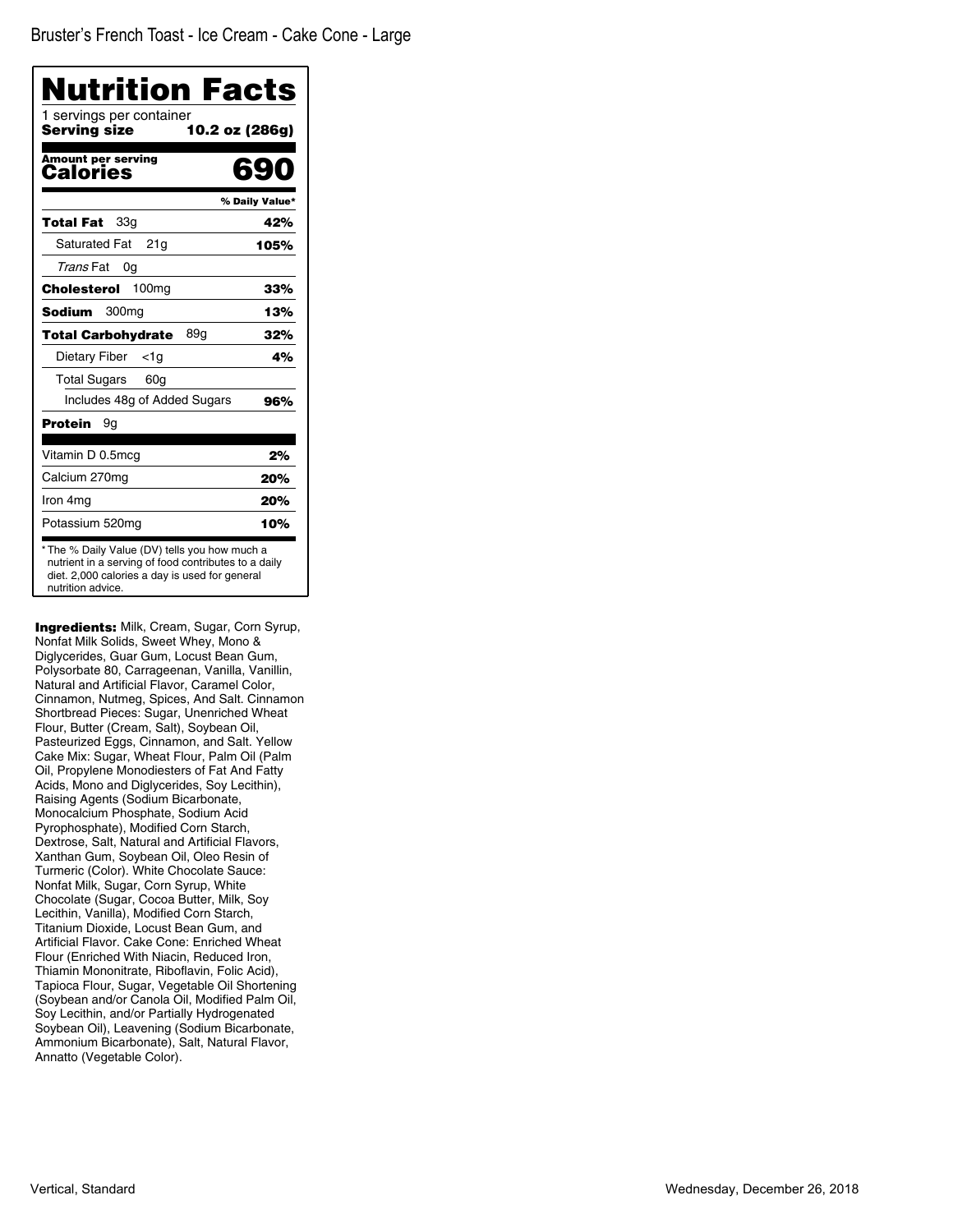Bruster's French Toast - Ice Cream - Dish - Kids

| 1 servings per container<br>Serving size | 2.5 oz (70g)   |
|------------------------------------------|----------------|
| <b>Amount per serving</b><br>Calories    | 170            |
|                                          | % Daily Value* |
| 8g<br>Total Fat                          | 10%            |
| <b>Saturated Fat</b><br>5q               | 25%            |
| Trans Fat<br>0g                          |                |
| 25 <sub>mg</sub><br>Cholesterol          | 8%             |
| 75 <sub>mg</sub><br>Sodium               | 3%             |
| 21g<br><b>Total Carbohydrate</b>         | 8%             |
| Dietary Fiber<br>0g                      | 0%             |
| <b>Total Sugars</b><br>15g               |                |
| Includes 12g of Added Sugars             | 24%            |
| Protein<br>2g                            |                |
| Vitamin D 0mcg                           | 0%             |
| Calcium 70mg                             | 6%             |
| Iron 1mg                                 | 6%             |
| Potassium 130mg                          | 2%             |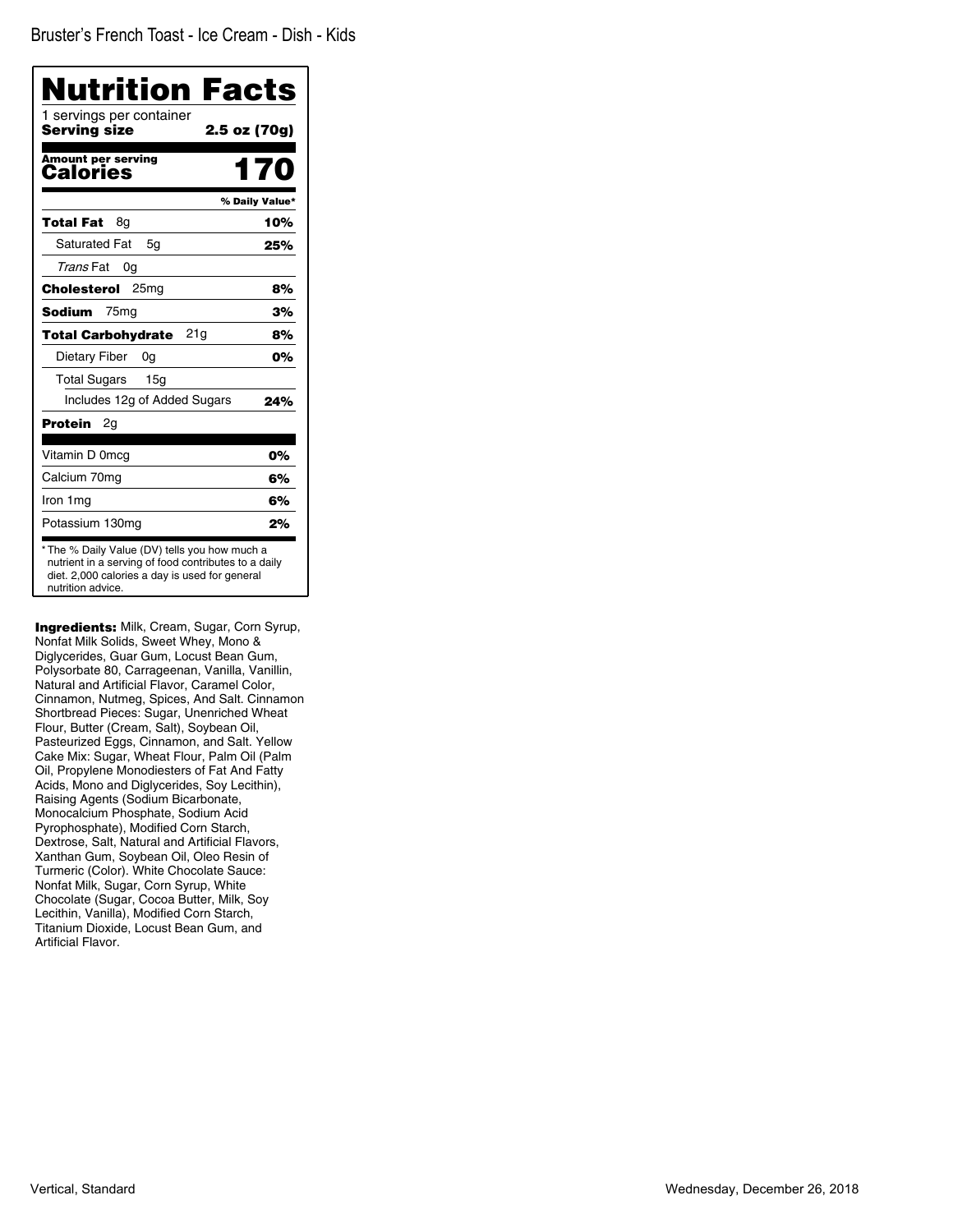| Nutrition Facts<br>1 servings per container |                |
|---------------------------------------------|----------------|
| Serving size                                | 5 oz (140g)    |
| <b>Amount per serving</b><br>Calories       |                |
|                                             | % Daily Value* |
| 17g<br>Total Fat                            | 22%            |
| <b>Saturated Fat</b><br>10 <sub>a</sub>     | 50%            |
| Trans Fat<br>0g                             |                |
| Cholesterol<br>50 <sub>mg</sub>             | 17%            |
| Sodium<br>150mg                             | 7%             |
| 42g<br><b>Total Carbohydrate</b>            | 15%            |
| Dietary Fiber<br>0g                         | 0%             |
| <b>Total Sugars</b><br>30 <sub>q</sub>      |                |
| Includes 24g of Added Sugars                | 48%            |
| <b>Protein</b><br>4g                        |                |
| Vitamin D 0mcg                              | 0%             |
| Calcium 140mg                               | 10%            |
| Iron 2mg                                    | 10%            |
| Potassium 260mg                             | 6%             |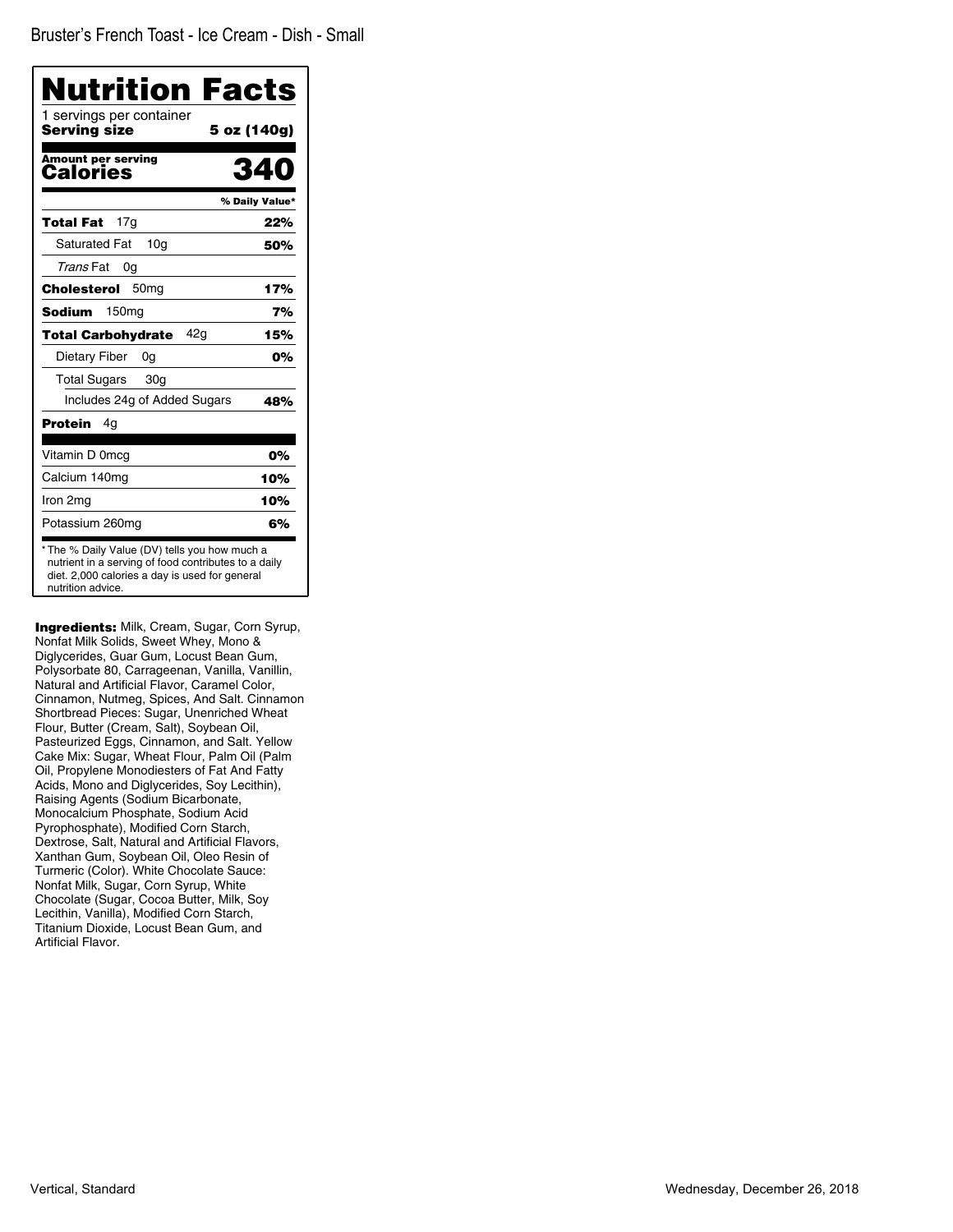Bruster's French Toast - Ice Cream - Dish - Regular

| Nutrition Facts<br>1 servings per container<br>Serving size | 7.5 oz (210g)  |
|-------------------------------------------------------------|----------------|
|                                                             |                |
| <b>Amount per serving</b><br>Calories                       |                |
|                                                             | % Daily Value* |
| 25g<br>Total Fat                                            | 32%            |
| <b>Saturated Fat</b><br>16q                                 | 80%            |
| Trans Fat<br>0g                                             |                |
| Cholesterol<br>75 <sub>mg</sub>                             | 25%            |
| Sodium<br>220 <sub>mq</sub>                                 | 10%            |
| 63g<br><b>Total Carbohydrate</b>                            | 23%            |
| Dietary Fiber<br>$<$ 1g                                     | 4%             |
| Total Sugars<br>45q                                         |                |
| Includes 36g of Added Sugars                                | 72%            |
| Protein<br>6g                                               |                |
| Vitamin D 0.4mcg                                            | 2%             |
| Calcium 200mg                                               | 15%            |
| Iron 3mg                                                    | 15%            |
| Potassium 380mg                                             | 8%             |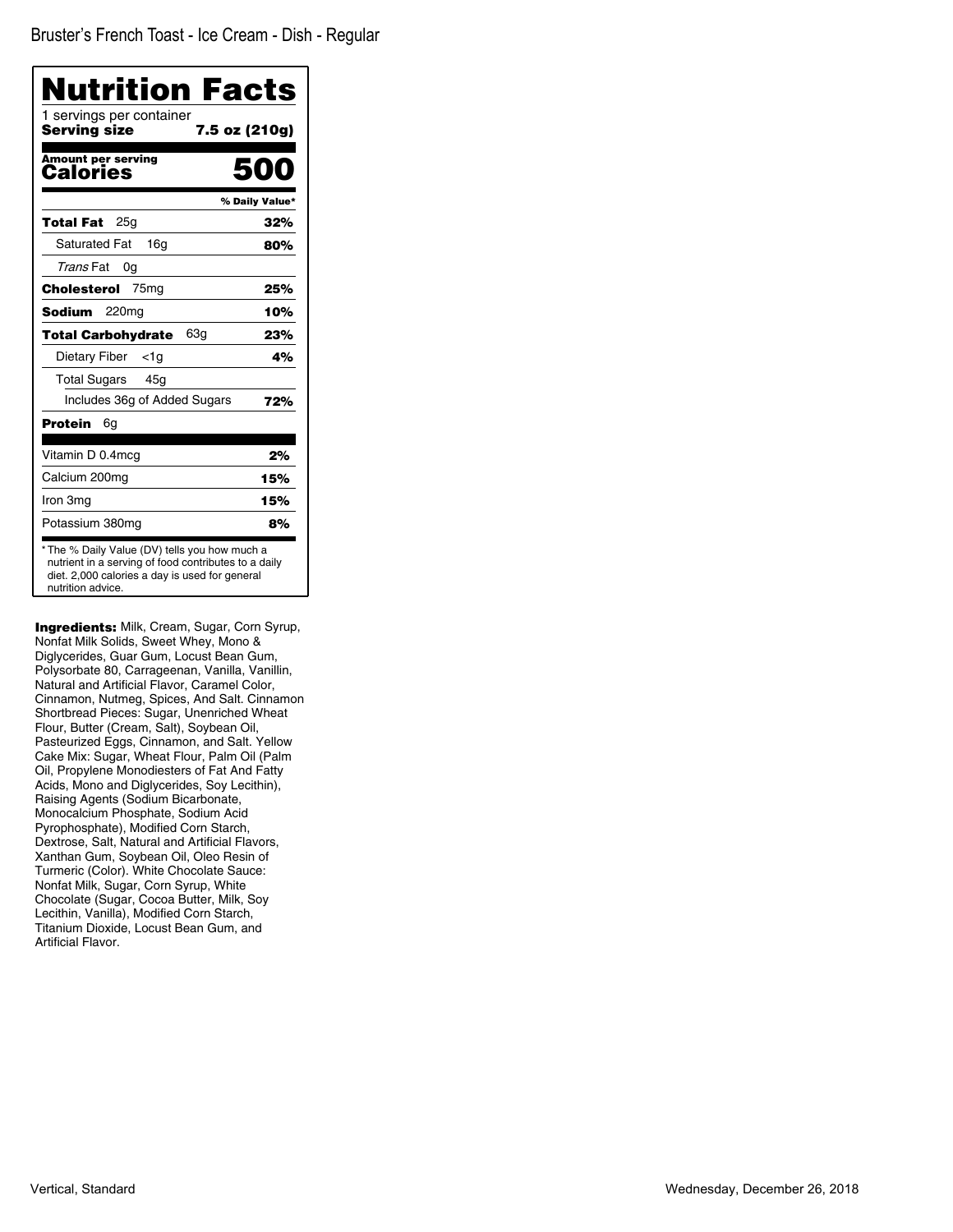| Nutrition Facts                          |                |
|------------------------------------------|----------------|
| 1 servings per container<br>Serving size | 10 oz (280g)   |
| <b>Amount per serving</b><br>Calories    | 670            |
|                                          | % Daily Value* |
| 33g<br>Total Fat                         | 42%            |
| <b>Saturated Fat</b><br>21g              | 105%           |
| Trans Fat<br>0g                          |                |
| 100 <sub>mg</sub><br>Cholesterol         | 33%            |
| Sodium<br>290mg                          | 13%            |
| 84a<br><b>Total Carbohydrate</b>         | 31%            |
| Dietary Fiber<br><1a                     | 4%             |
| <b>Total Sugars</b><br>60g               |                |
| Includes 48g of Added Sugars             | 96%            |
| Protein<br>9g                            |                |
| Vitamin D 0.5mcg                         | 2%             |
| Calcium 270mg                            | 20%            |
| Iron 3.6mg                               | 20%            |
| Potassium 510mg                          | 10%            |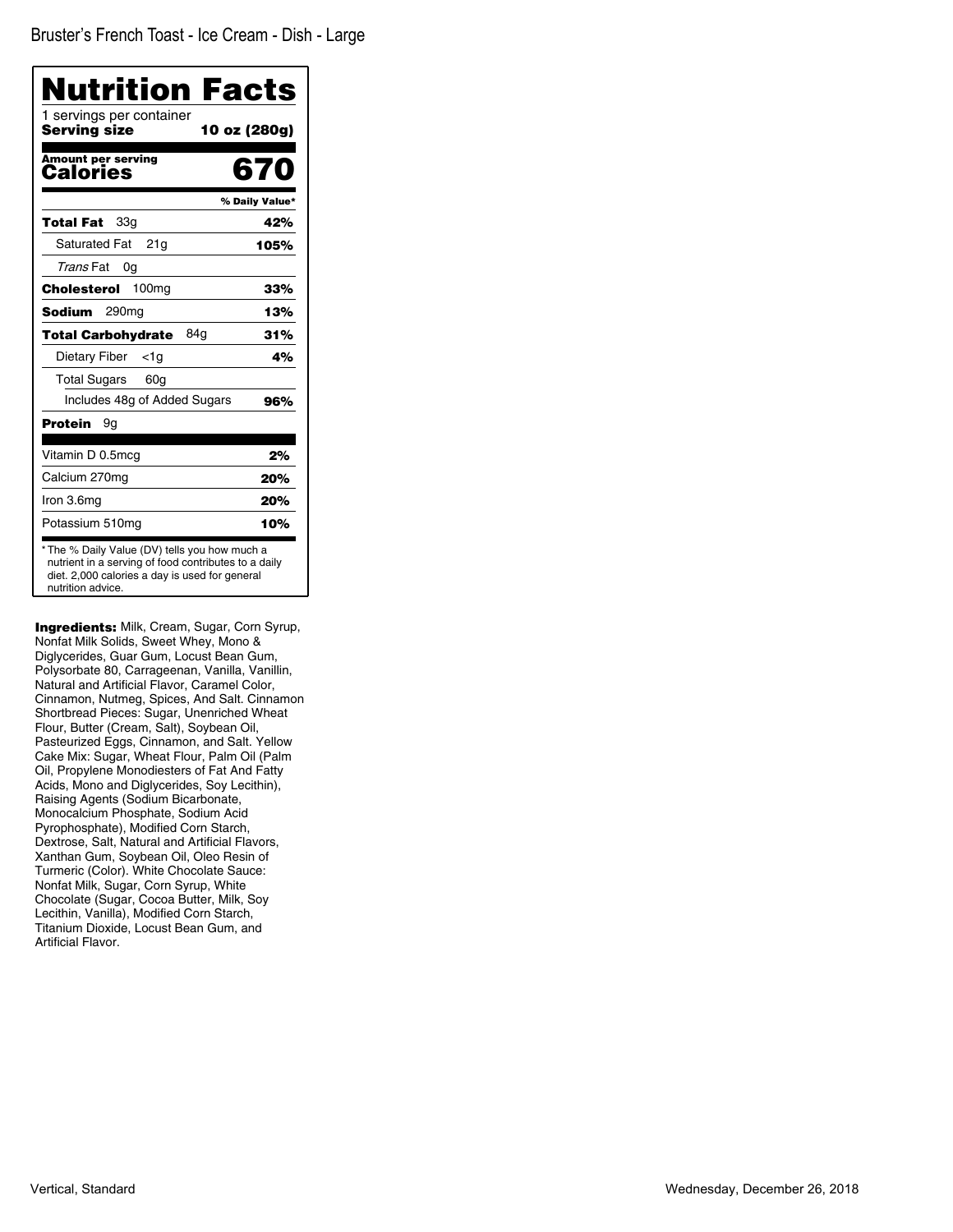| 1 servings per container<br>Serving size | 3 oz (83g)     |
|------------------------------------------|----------------|
| <b>Amount per serving</b><br>Calories    |                |
|                                          | % Daily Value* |
| Total Fat<br>9g                          | 12%            |
| <b>Saturated Fat</b><br>5g               | 25%            |
| Trans Fat<br>0g                          |                |
| Cholesterol<br>25 <sub>mq</sub>          | 8%             |
| Sodium<br>95 <sub>mq</sub>               | 4%             |
| 33g<br><b>Total Carbohydrate</b>         | 12%            |
| Dietary Fiber<br>0g                      | 0%             |
| <b>Total Sugars</b><br>18 <sub>q</sub>   |                |
| Includes 15g of Added Sugars             | 30%            |
| Protein<br>Зg                            |                |
| Vitamin D 0mcg                           | 0%             |
| Calcium 90mg                             | 6%             |
| Iron 1mg                                 | 6%             |
| Potassium 150mg                          | 4%             |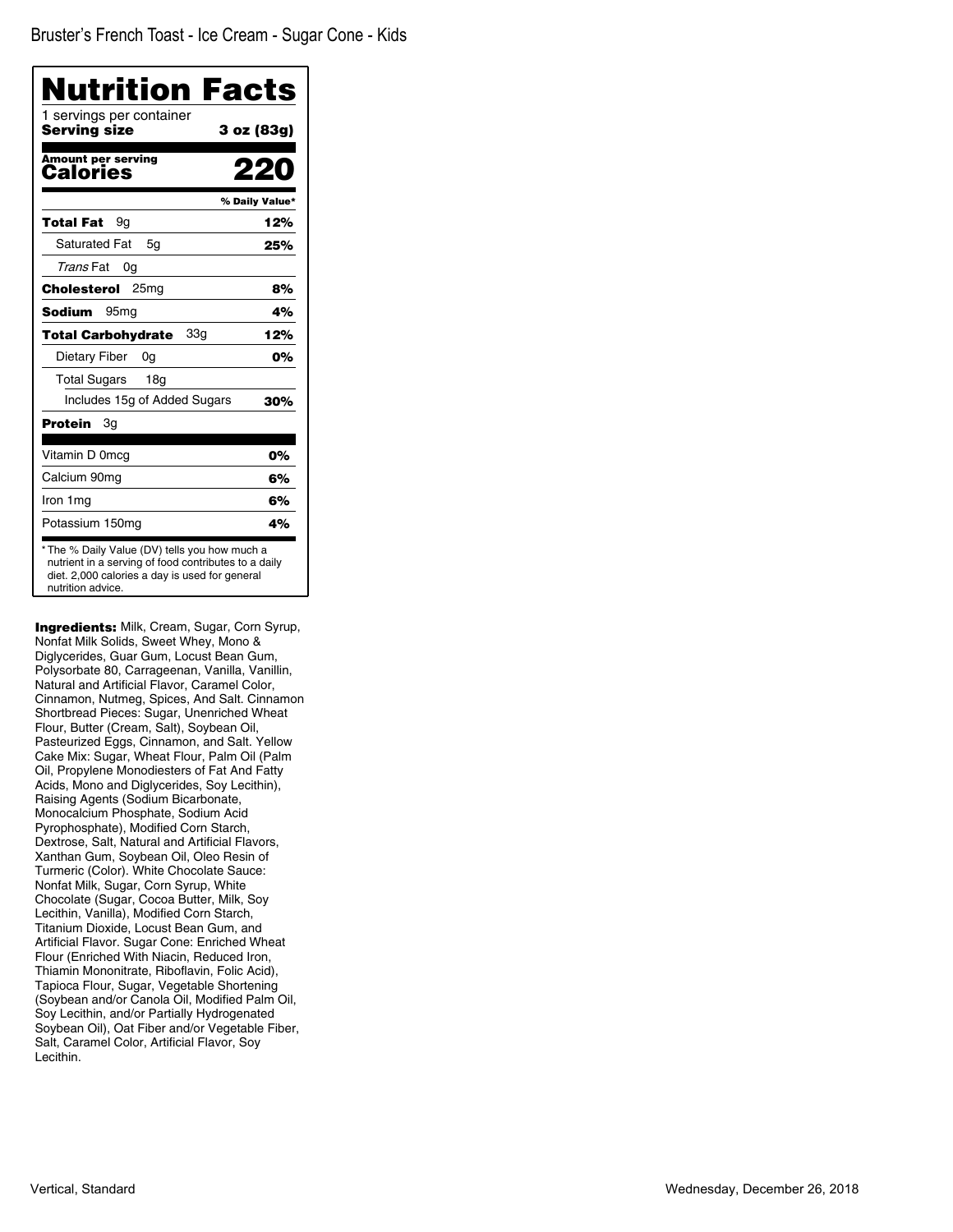| 1 servings per container<br>Servina size | 5.5 oz (153g)  |
|------------------------------------------|----------------|
| <b>Amount per serving</b><br>Calories    | 39             |
|                                          | % Daily Value* |
| 17g<br>Total Fat                         | 22%            |
| <b>Saturated Fat</b><br>10 <sub>a</sub>  | 50%            |
| Trans Fat<br>0g                          |                |
| 50 <sub>mq</sub><br>Cholesterol          | 17%            |
| 170 <sub>mg</sub><br>Sodium              | 7%             |
| 54a<br><b>Total Carbohydrate</b>         | 20%            |
| Dietary Fiber<br>0g                      | 0%             |
| <b>Total Sugars</b><br>33 <sub>q</sub>   |                |
| Includes 27g of Added Sugars             | 54%            |
| Protein<br>5g                            |                |
| Vitamin D 0mcg                           | 0%             |
| Calcium 160mg                            | 10%            |
| Iron 2mg                                 | 10%            |
| Potassium 270mg                          | 6%             |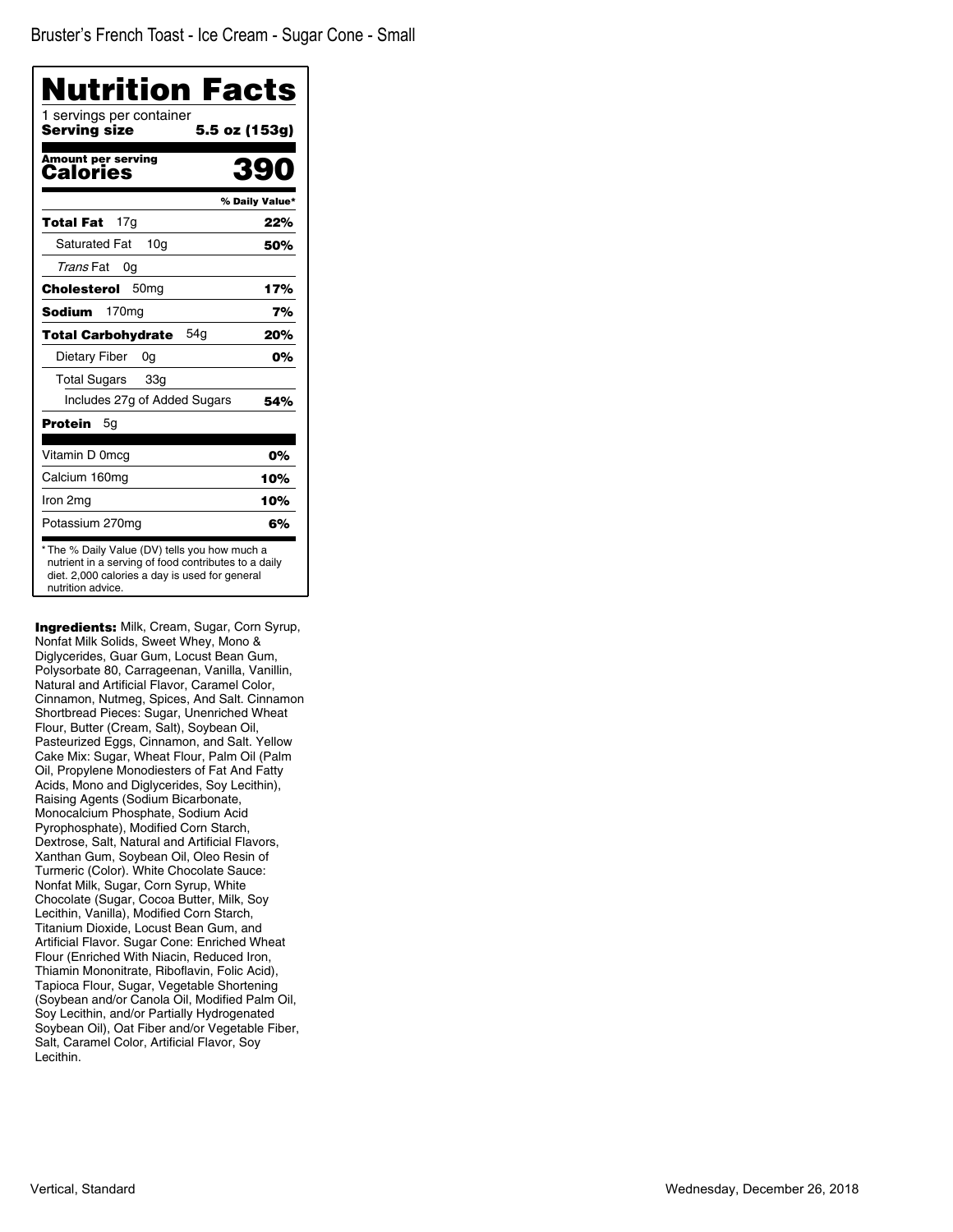| 1 servings per container<br>Serving size | 8 oz (223g)    |
|------------------------------------------|----------------|
| <b>Amount per serving</b><br>Calories    | 560            |
|                                          | % Daily Value* |
| 25a<br>Total Fat                         | 32%            |
| <b>Saturated Fat</b><br>16 <sub>q</sub>  | 80%            |
| Trans Fat<br>0g                          |                |
| Cholesterol<br>75 <sub>mg</sub>          | 25%            |
| 240 <sub>mg</sub><br>Sodium              | 10%            |
| 75a<br><b>Total Carbohydrate</b>         | 27%            |
| Dietary Fiber<br><1g                     | 4%             |
| <b>Total Sugars</b><br>48g               |                |
| Includes 39g of Added Sugars             | 78%            |
| Protein<br>7g                            |                |
| Vitamin D 0.4mcg                         | 2%             |
| Calcium 220mg                            | 15%            |
| Iron 3mg                                 | 15%            |
| Potassium 400mg                          | 8%             |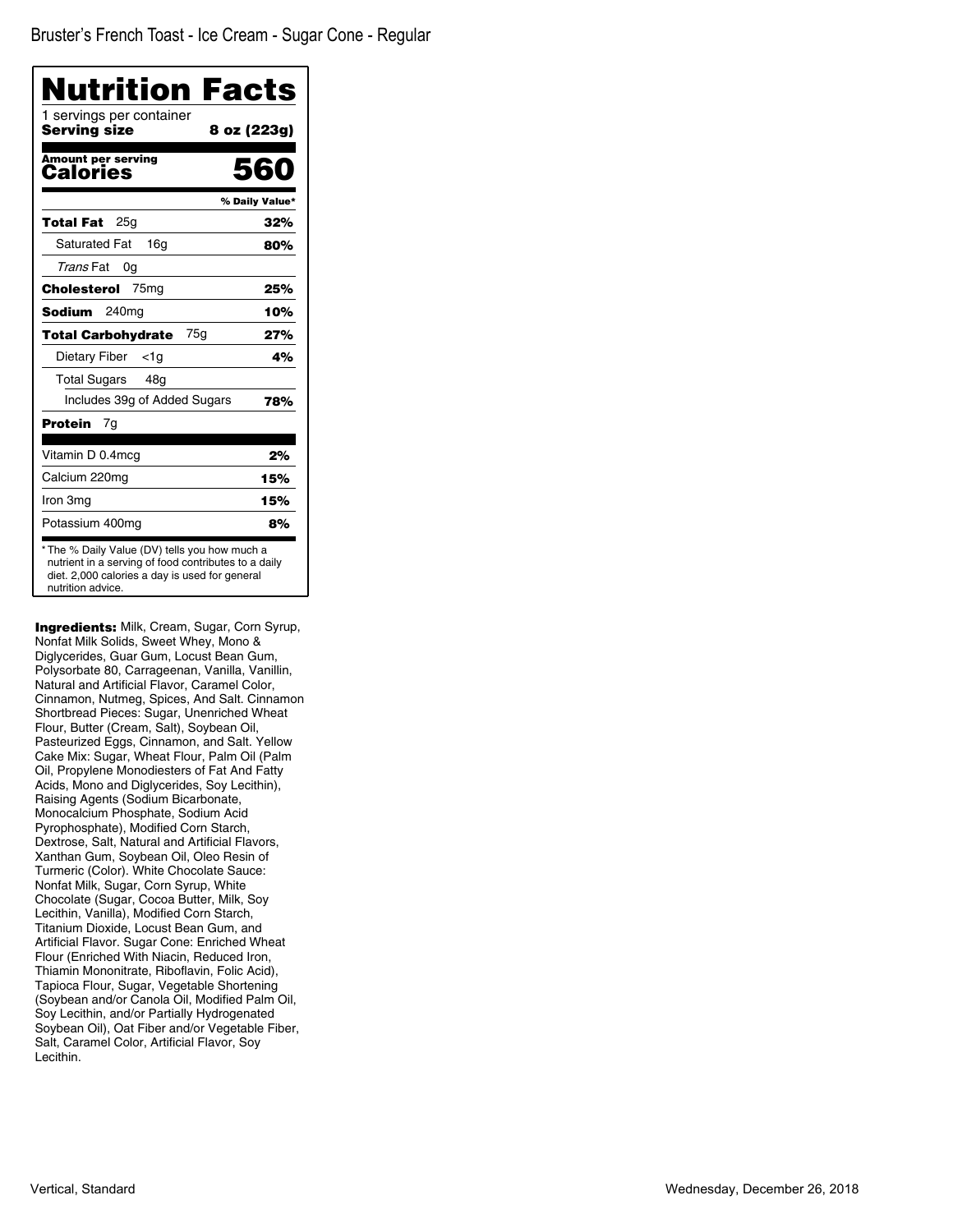| 1 servings per container<br>Serving size     | 10.5 oz (293g) |
|----------------------------------------------|----------------|
| <b>Amount per serving</b><br><b>Calories</b> | 720            |
|                                              | % Daily Value* |
| 34a<br>Total Fat                             | 44%            |
| <b>Saturated Fat</b><br>21a                  | 105%           |
| Trans Fat<br>0g                              |                |
| Cholesterol<br>100 <sub>mg</sub>             | 33%            |
| Sodium<br>310mg                              | 13%            |
| 96a<br><b>Total Carbohydrate</b>             | 35%            |
| Dietary Fiber<br><1a                         | 4%             |
| Total Sugars<br>63g                          |                |
| Includes 51g of Added Sugars                 | 102%           |
| Protein<br>9g                                |                |
| Vitamin D 0.5mcg                             | 2%             |
| Calcium 290mg                                | 20%            |
| Iron 4mg                                     | 20%            |
| Potassium 530mg                              | 10%            |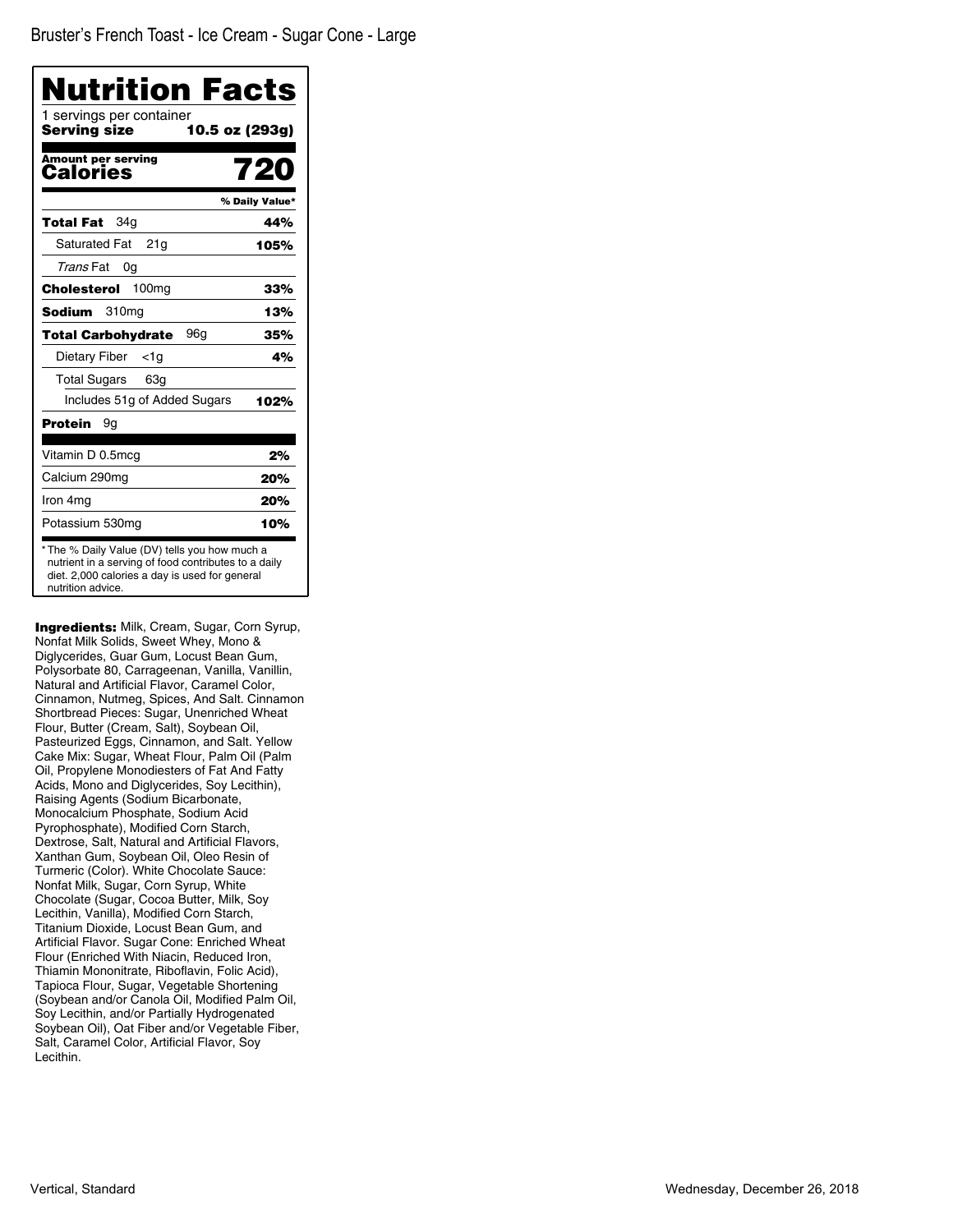| 1 servings per container<br>Serving size<br>3.6 oz (100g) |                |
|-----------------------------------------------------------|----------------|
| Amount per serving<br>Calories                            | $\mathbf{S}$   |
|                                                           | % Daily Value* |
| 11g<br>Total Fat                                          | 14%            |
| <b>Saturated Fat</b><br>6q                                | 30%            |
| Trans Fat<br>0g                                           |                |
| Cholesterol<br>35 <sub>mg</sub>                           | 12%            |
| 75 <sub>mg</sub><br>Sodium                                | 3%             |
| 44a<br><b>Total Carbohydrate</b>                          | 16%            |
| Dietary Fiber<br>0g                                       | 0%             |
| <b>Total Sugars</b><br>25g                                |                |
| Includes 22g of Added Sugars                              | 44%            |
| Protein<br>4q                                             |                |
| Vitamin D 0mcg                                            | 0%             |
| Calcium 70mg                                              | 6%             |
| Iron $1.4mg$                                              | 8%             |
| Potassium 130mg                                           | 2%             |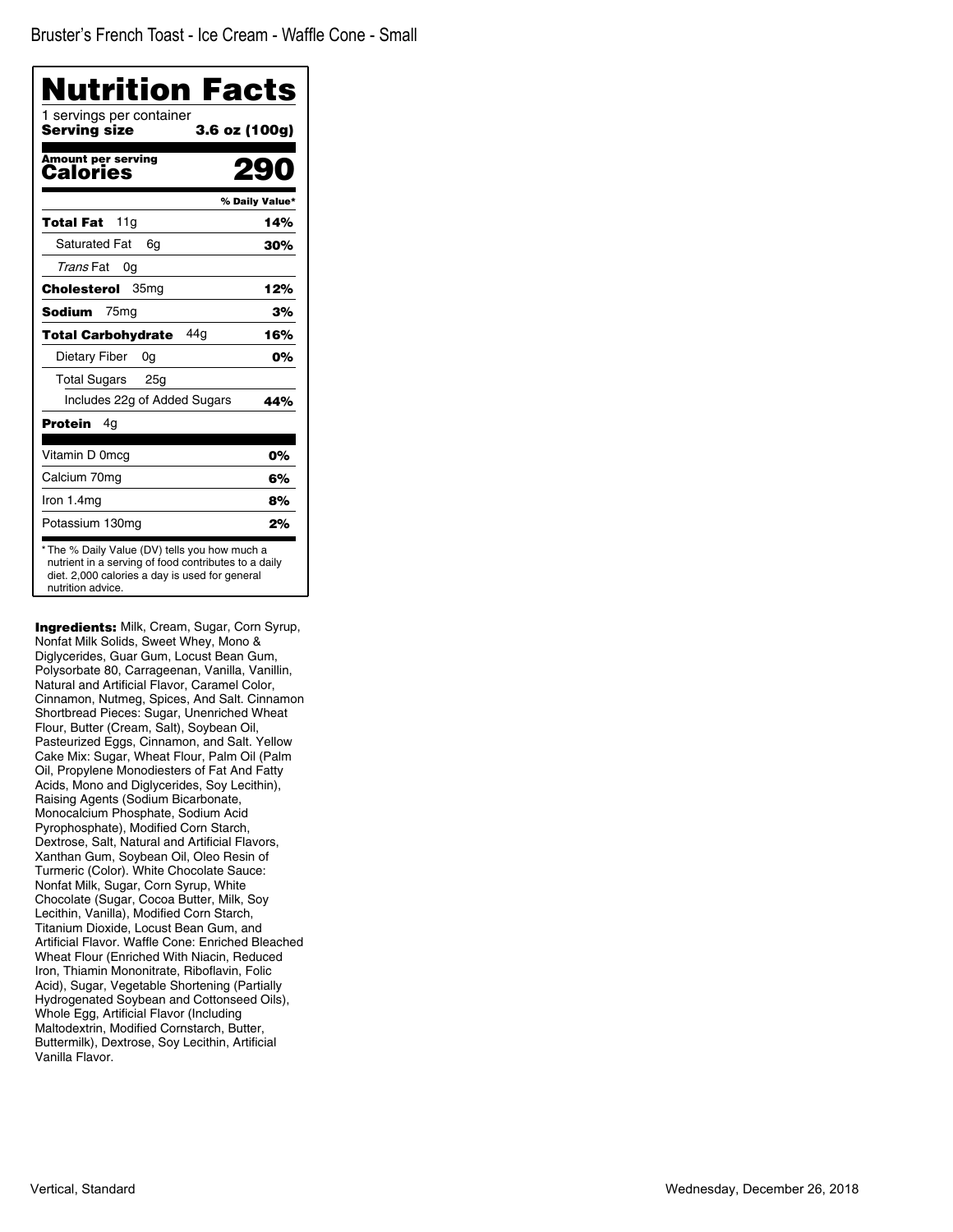| 1 servings per container<br>Servina size | 6.1 oz (170g)  |
|------------------------------------------|----------------|
| <b>Amount per serving</b><br>Calories    | 460            |
|                                          | % Daily Value* |
| 20 <sub>q</sub><br>Total Fat             | 26%            |
| <b>Saturated Fat</b><br>11a              | 55%            |
| Trans Fat<br>0g                          |                |
| 60 <sub>mq</sub><br>Cholesterol          | 20%            |
| Sodium<br>150mg                          | 7%             |
| 65a<br><b>Total Carbohydrate</b>         | 24%            |
| Dietary Fiber<br>0g                      | 0%             |
| <b>Total Sugars</b><br>40 <sub>q</sub>   |                |
| Includes 34g of Added Sugars             | 68%            |
| Protein<br>6g                            |                |
| Vitamin D 0mcg                           | 0%             |
| Calcium 140mg                            | 10%            |
| Iron $2.4mg$                             | 15%            |
| Potassium 260mg                          | 6%             |